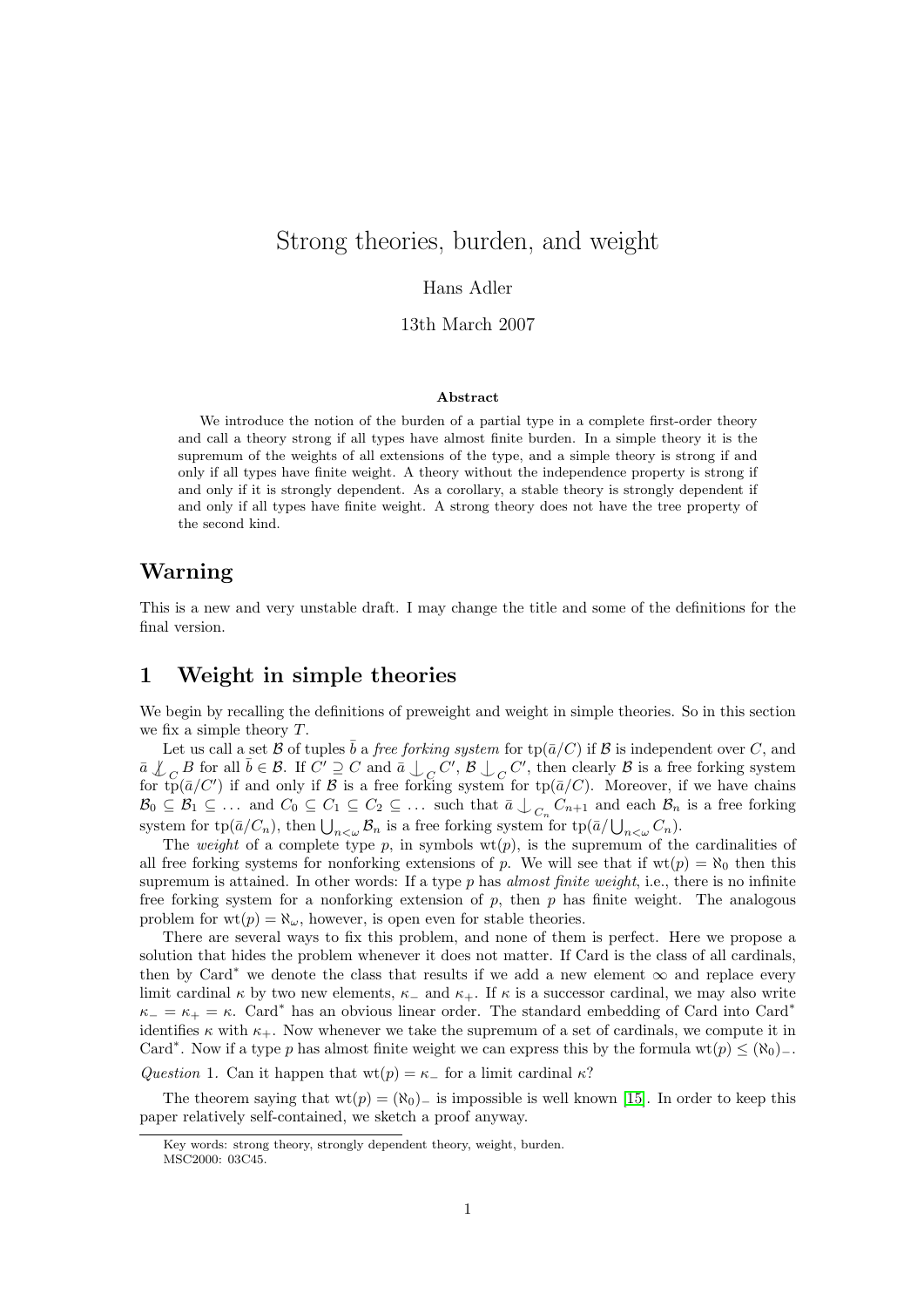**Lemma 2.** Let B be a free forking system for  $tp(\bar{a}/C)$ . If  $\bar{b} \in \mathcal{B}$  and  $wt(\bar{b}/C) > 1$ , then there are  $a \text{ set } C' \supseteq C$  and tuples  $\bar{b}_1, \bar{b}_2$  such that  $\bar{a} \bigcup_C C'$  and  $(\mathcal{B} \setminus {\bar{b}}) \cup {\bar{b}_1, \bar{b}_2}$  is a free forking system for  $tp(\bar{a}/C')$ .

**Lemma 3.** Suppose tp( $\bar{a}/C$ ) has almost finite weight. Let B be a free forking system for tp( $\bar{a}/C$ ). For every  $\bar{b} \in \mathcal{B}$  there is a set  $C' \supseteq C$  and a tuple  $\bar{b}'$  such that  $\bar{a} \bigcup_C C'$ ,  $\text{wt}(\bar{b}'/C') = 1$  and  $(\mathcal{B} \setminus {\bar{b}}) \cup {\bar{b}}'$  is a free forking system for  $tp({\bar{a}}/C')$ .

*Proof.* Suppose there is no such  $\bar{b}'$ . Let  $\mathcal{B}_0 = \mathcal{B} \setminus {\bar{b}}$  and  $C_0 = C$ . Applying the previous lemma repeatedly, we can build sequences  $\mathcal{B}_0 \subsetneq \mathcal{B}_1 \subsetneq \ldots$  and  $C_0 \subsetneq C_1 \subsetneq \ldots$  such that  $\bar{a} \downarrow_{C_n} C_{n+1}$ (hence  $\bar{a} \nightharpoonup_{C} C_{n+1}$ ) and each  $\mathcal{B}_n$  is a free forking system for  $\text{tp}(\bar{a}/C_n)$ . Hence  $\bigcup_{n<\omega} \mathcal{B}_n$  is an infinite free forking system for  $\text{tp}(\bar{a}/\bigcup_{n<\omega}C_n)$ . It follows that  $\text{wt}(\bar{a}/C)\geq (\aleph_0)_+.$ 

**Lemma 4.** Suppose  $tp(\bar{a}/C)$  has almost finite weight. Then there is a set  $C' \supseteq C$  such that  $\overline{a} \perp_C C'$  and a free forking system B for  $tp(\overline{a}/C')$  such that  $wt(\overline{b}/C') = 1$  for all  $\overline{b} \in \mathcal{B}$ ,  $\overline{a}$ dominates B over C', and B is maximal in the following sense. Whenever  $C'' \supseteq C'$  is such that  $\overline{a}\bigcup_{C_{\bullet}'} C''$  and  $\mathcal{B}' \supseteq \mathcal{B}$  is a free forking system for  $\text{tp}(\overline{b}/\overline{C}'')$  such that  $\overline{a}$  dominates  $\mathcal{B}'$  over  $C''$ , we have  $\mathcal{B}' = \mathcal{B}$ .

It follows that B dominates  $\bar{a}$  over C', and that  $wt(\bar{a}/C) = |\mathcal{B}| < \aleph_0$ .

**Theorem 5.** Suppose  $tp(\bar{a}/C)$  has almost finite weight. Then there is a set  $C' \supseteq C$  such that  $\bar{a}\perp_C C'$  and a free forking system B for  $tp(\bar{a}/C')$  such that  $wt(\bar{b}/C') = 1$  for all  $\bar{b} \in \mathcal{B}$ ,  $\bar{a}$  and B dominate each other over C', and  $\text{wt}(\bar{a}/C) = |\mathcal{B}|$  is in fact finite.

*Proof.* Let C',  $\beta$  be as in the last lemma. First we observe that we may assume that  $\bar{a}$  dominates  $\overline{a}\mathcal{B}$  over C'. If not, this is witnessed by some  $C'' \supseteq C'$  such that  $C'' \bigcup_{C'} \overline{a}$  but  $C'' \bigcup_{C'} \overline{a}\mathcal{B}$ , and we can replace  $C'$  by  $C''$ . We may have to do this transfinitely, taking unions at limit steps. But since  $\bar{a}\mathcal{B} \not\subset_{C'} C''$  this cannot go on forever, by local character.

Now towards a contradiction, suppose  $\mathcal B$  does not dominate  $\bar a$  over  $C'$ . So there is  $\bar b$  such that  $\mathcal{B}\perp_{C'}\bar{b}$  but  $\bar{a}\not\perp_{C'}\bar{b}$ . So  $\mathcal{B}'=\mathcal{B}\cup\{\bar{b}\}\$ is a free forking system for tp $(\bar{a}/C')$ . By the previous lemma, we get  $C'' \supseteq C'$  such that  $\bar{a} \perp_{C'} C''$  and some  $\bar{b}'$  such that  $\text{wt}(\bar{b}' / C'') = 1$  and  $\mathcal{B} \cup {\bar{b}'}$  is a free forking system over C''. Now we show that  $\bar{a}$  dominates  $\mathcal{B}'$  over C'', so  $\mathcal{B}', C''$  contradict maximality of B.

If  $X\bigcup_{C''}\bar{a}$ , then  $XC''\bigcup_{C'}\bar{a}$ ,  $XC''\bigcup_{C'}\bar{a}\mathcal{B}$ , and  $X\bigcup_{C''}\bar{a}\mathcal{B}$ .

Since  $\bar{a} \bigcup_{C} \bar{b}$  and  $\mathcal{B} \bigcup_{C} \bar{b}$ , we have  $\bar{a} \bigcup_{B} \bar{b}$  by transitivity. Since  $\text{wt}(\bar{b}/BC'') = \text{wt}(\bar{b}/C'') =$ 1 and  $\bar{a} \perp_{\mathcal{B}C''} X$ , we have  $X \perp_{\mathcal{B}C''} \bar{b}$ . With  $X \perp_{C''} \mathcal{B}$  and transitivity we get  $X \perp_{C''} \mathcal{B}'$ .

So  $\bar{a}$  and  $\bar{B}$  dominate each other over C'. Since wt( $\bar{a}/C$ )  $\leq$  ( $\aleph_0$ )<sub>-</sub>, clearly  $|\mathcal{B}|$  is finite. It is easy to check that  $\text{wt}(\bar{a}/C) = |\mathcal{B}|$ .  $\Box$ 

It is well known that the class of simple theories such that all (finitary) types have finite weight includes all supersimple theories; but in fact it is much wider, as it also includes all stable theories with no dense forking chains [\[3,](#page-7-1) [4,](#page-7-2) [7\]](#page-7-3). Finally, let us remark that the definitions and arguments in this section make perfect sense if we replace forking in a simple theory by thorn-forking in a rosy theory. But we will not make use of this.

## 2 Burden; its relation to weight

<span id="page-1-0"></span>An independent partition pattern or inp-pattern for a partial type  $p(\bar{x})$  is a sequence  $((\varphi^{\alpha}(\bar{x}; \bar{y}^{\alpha}), k^{\alpha}))_{\alpha < \kappa}$ such that there is an 'array' of tuples  $\bar{b}_i^{\alpha}$  for  $\alpha < \kappa$ ,  $i < \omega$  which witnesses it: For all  $\alpha < \kappa$  the 'row'  $\{\varphi^{\alpha}(\bar{x}; \bar{b}^{\alpha}_i) \mid i < \omega\}$  is  $k^{\alpha}$ -inconsistent, but every 'path'  $\{\varphi^{\alpha}(\bar{x}; \bar{b}^{\alpha}_{\eta(\alpha)}) \mid \alpha < \kappa\}, \eta \in \omega^{\kappa}$ , is consistent with  $p(\bar{x})$ . The *burden* of  $p(\bar{x})$ , in symbols bdn(p), is the supremum of the cardinalities  $\kappa$  of all inp-patterns for p. It is easy to see that the burden of a type is greater than zero if and only if it is non-algebraic. We call a theory *strong* if the burden of every finitary partial type  $p(\bar{x})$ is bdn  $\leq$  ( $\aleph_0$ )<sub>−</sub>.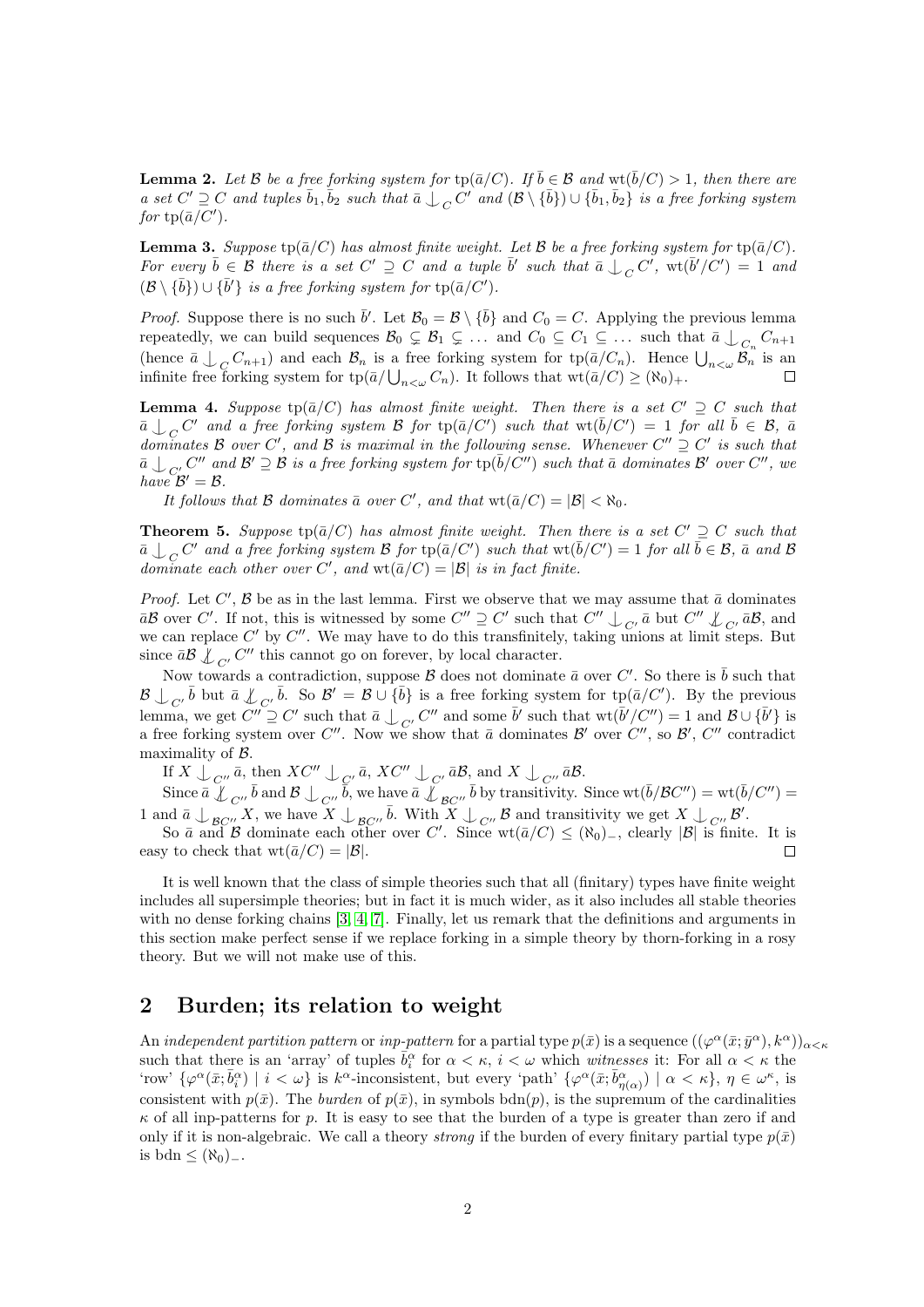$\varphi^0(\bar{x}; \bar{b}_0^0)$   $\varphi^0(\bar{x}; \bar{b}_1^0)$   $\varphi^0(\bar{x}; \bar{b}_2^0)$   $\varphi^0(\bar{x}; \bar{b}_3^0)$   $\varphi^0(\bar{x}; \bar{b}_4^0)$  $\varphi^1(\bar{x}; \bar{b}_0^1)$   $\varphi^1(\bar{x}; \bar{b}_1^1)$   $\varphi^1(\bar{x}; \bar{b}_2^1)$   $\varphi^1(\bar{x}; \bar{b}_3^1)$   $\varphi^1(\bar{x}; \bar{b}_4^1)$  $\varphi^2(\bar{x}; \bar{b}_0^2)$   $\varphi^2(\bar{x}; \bar{b}_1^2)$   $\varphi^2(\bar{x}; \bar{b}_2^2)$   $\varphi^2(\bar{x}; \bar{b}_3^2)$   $\varphi^2(\bar{x}; \bar{b}_4^2)$  $\varphi^3(\bar{x}; \bar{b}_0^3)$   $\varphi^3(\bar{x}; \bar{b}_1^3)$   $\varphi^3(\bar{x}; \bar{b}_2^3)$   $\varphi^3(\bar{x}; \bar{b}_3^3)$   $\varphi^3(\bar{x}; \bar{b}_4^3)$  $\varphi^4(\bar{x}; \bar{b}_0^4) \quad \varphi^4(\bar{x}; \bar{b}_1^4) \quad \varphi^4(\bar{x}; \bar{b}_2^4) \quad \varphi^4(\bar{x}; \bar{b}_3^4) \quad \varphi^4(\bar{x}; \bar{b}_4^4)$  $\cdots$   $k^0$ -inconsistent  $\cdots$   $k^1$ -inconsistent  $\cdots$   $k^2$ -inconsistent  $\cdots$   $k^3$ -inconsistent  $\cdots$   $k^4$ -inconsistent . . . . . . . . .  $\vdots$  : . . .

 $p(\bar{x})$ 

Figure 1: Independent partitions for a type  $p(\bar{x})$ . Every row  $\alpha$  is  $k^{\alpha}$ -inconsistent. Every set containing only one formula from each row is consistent with the type.

**Proposition 6.** The following conditions are equivalent for every partial type  $p(\bar{x})$  and every cardinal κ.

(1) bdn(p)  $\geq \kappa_{+}$ .

(2) There are sequences  $(\bar{b}_i^{\alpha})_{i<\omega}$ , where  $\alpha < \kappa$ , and formulas  $\varphi^{\alpha}(\bar{x}; \bar{y}^{\alpha})$  such that each system  $\{\varphi^{\alpha}(\bar{x};\bar{b}^{\alpha}_i)\mid i<\omega\}\$ is k<sup>a</sup>-inconsistent for some k<sup>a</sup>  $<\omega$ , but for all functions  $\eta\in\omega^{\kappa}$  the partial type  $p(\bar{x}) \cup \{ \varphi^{\alpha}(\bar{x}; \bar{b}^{\alpha}_{\eta(\alpha)}) \mid \alpha < \kappa \}$  is consistent.

(3) The same as (2), with the additional requirement that the sequences  $(\bar{b}_i^{\alpha})_{i<\omega}$  are mutually indiscernible, i.e., each  $(\bar{b}_i^{\alpha})_{i<\omega}$  is indiscernible over  $\bar{b}^{\neq \alpha}_{\leq \omega}$ .

*Proof.* The equivalence of  $(1)$  and  $(2)$  is immediate from the definition of burden, so we only need to show that (2) implies (3). We can extend each sequence  $(\bar{b}_i^{\alpha})_{i<\omega}$  to a very long sequence, extract a sequence which is indiscernible over the other sequences, and replace the original  $(\bar{b}_i^{\alpha})_{i<\omega}$  with the new one.  $\Box$ 

**Corollary 7.** Let  $p(\bar{x})$  be a partial type defined over a set C of parameters. The burden of p is the supremum of the burdens of the completions of p over C.

*Proof.* Clearly the burden of an extension of p is at most the burden of p. Now suppose  $\text{bdn}(p)$  $\kappa_+$ . Then we have a configuration witnessing this as in (3) of the proposition. Let  $\bar{a}$  be a realisation of p such that  $\varphi^{\alpha}(\bar{x}; \bar{b}_0^{\alpha})$  holds for all  $\alpha < \kappa$ . Then clearly  $\text{bdn}(\bar{a}/C) \geq \kappa_+$ .  $\Box$ 

Proposition 8. In a simple theory the burden of a partial type is the supremum of the weights of its complete extensions.

*Proof.* Suppose that p has an extension  $\text{tp}(\bar{a}/C)$  which has weight  $\text{wt}(\bar{a}/C) \geq \kappa_+$  witnessed by a free forking system  $(\bar{b}^{\alpha})_{\alpha<\kappa}$  for (without restriction) tp( $\bar{a}/C$ ). We may assume that there are formulas  $\varphi^{\alpha}(\bar{x}; \bar{y}^{\alpha})$  such that  $\models \varphi^{\alpha}(\bar{a}; \bar{b}^{\alpha})$  and  $\varphi(\bar{x}; \bar{b}^{\alpha})$  forks over C. (We may have to add some elements of C to  $\bar{b}^{\alpha}$  to get this.) We build sequences  $(\bar{b}_{i}^{\alpha})_{i<\omega}$  by induction on  $\alpha$ . Let  $(\bar{b}_{i}^{\alpha})_{i<\omega}$ be a Morley sequence over  $C\bar{b} < \bar{\omega} < \bar{b} < \alpha$  starting with  $\bar{b}^{\alpha}_{0} = \bar{b}^{\alpha}$ . Also by induction on  $\alpha$  we can see that each of the sequences  $(\bar{b}_i^{\alpha})_{i\leq \omega}$  is actually independent over C. Using induction and standard arguments it is easy to see that  $\bar{b} \leq \alpha \atop{0}$ ,  $\bar{b} \geq \alpha$ , and  $(\bar{b}_i^{\alpha})_{i \leq \omega}$  is a Morley sequence over C, for all  $\alpha < \kappa$ . Therefore  $\{\varphi^{\alpha}(\bar{x}; \bar{b}_i^{\alpha}) \mid i < \omega\}$  is  $k^{\alpha}$ -inconsistent for some  $k^{\alpha} < \omega$ . We can easily check that for all functions  $\eta \in \omega^{\kappa}$  the partial type  $p(\bar{x}) \cup \{ \varphi^{\alpha}(\bar{x}; \bar{b}^{\alpha}_{\eta(\alpha)}) \mid \alpha < \kappa \}$  is consistent, by doing an induction on the least  $\beta < \kappa$  such that  $\eta(\alpha) = 0$  for  $\alpha \geq \beta$ . Therefore  $\text{bdn}(p) \geq \kappa_+$ .

Conversely, suppose  $\text{bdn}(p) \geq \kappa_+$ . This is witnessed by a configuration as in (3) of Proposi-tion [6.](#page-1-0) If we extend the indiscernible sequence  $(\bar{b}_i^{<\kappa})_{i<\omega}$  to an indiscernible sequence  $(\bar{b}_i^{<\kappa})_{i<\omega+\omega}$ and set  $C = \bar{b}_{\geq \omega}^{<\kappa}$ , we find that the sequences  $(\bar{b}_{i}^{\alpha})_{i<\omega}$  are mutually indiscernible Morley sequences over C. It follows that  $(\bar{b}^{\alpha})_{\alpha<\kappa}$  is an independent sequence over C. Let  $\bar{a}$  realise  $p(\bar{x})\cup\{\varphi(\bar{x};\bar{b}^{\alpha}_{0})\}.$ By the condition on  $k^{\alpha}$ -inconsistency, clearly  $\bar{a} \not\perp_C \bar{b}_0^{\alpha}$  for all  $\alpha < \kappa$ . Therefore  $\text{wt}(\bar{a}/C) \geq \kappa_+$ .

3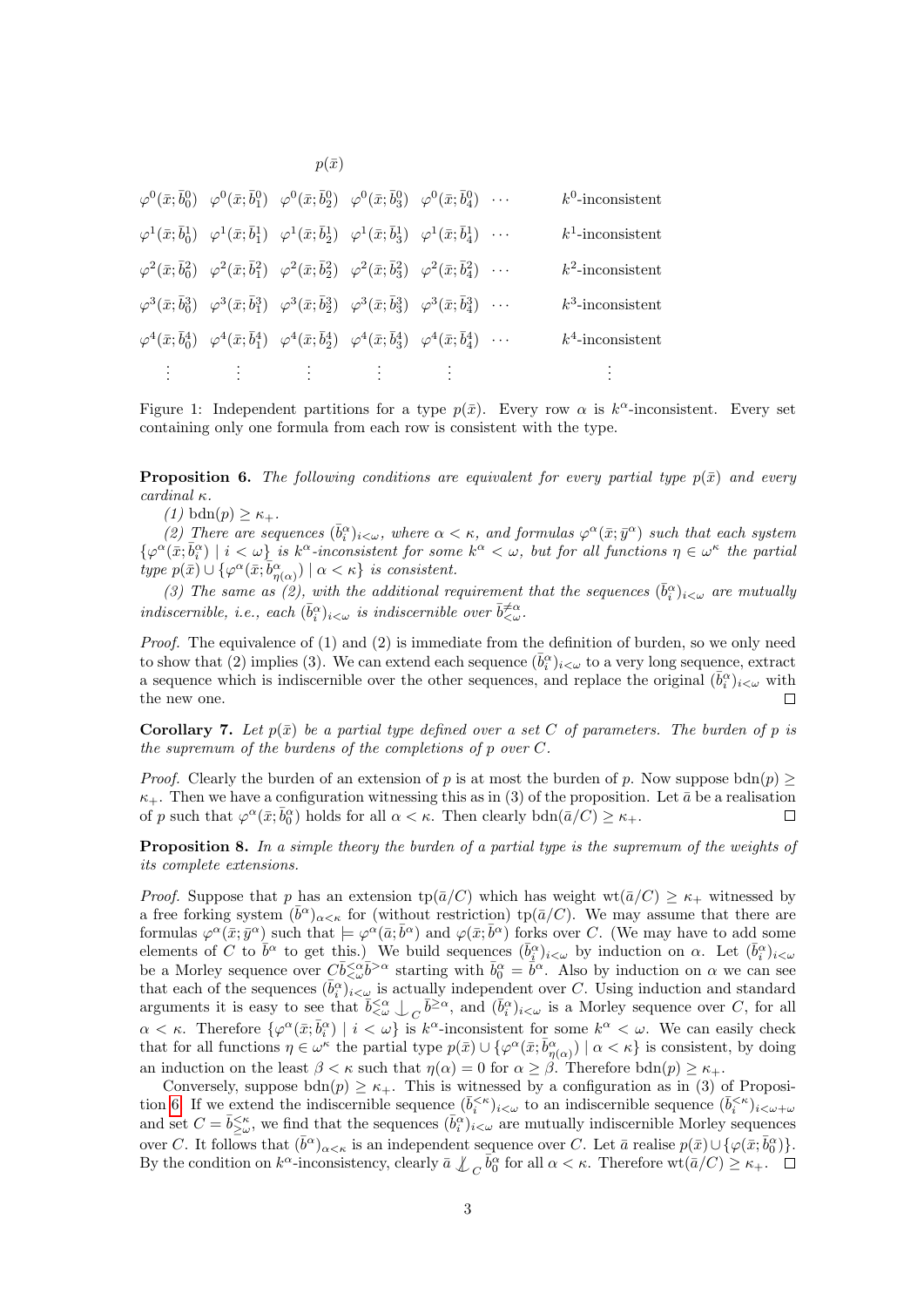In Section III.7 of his book, Shelah defined the invariant  $\kappa_{\text{inp}}(T)$  of a theory. In our terminology,  $\kappa_{\text{inn}}(T)$  is the smallest infinite cardinal  $\kappa$  such that no finitary type has an inp-pattern of cardinality  $\kappa$  [\[10\]](#page-7-4).

Corollary 9. The following are equivalent for every simple theory T.

 $(1)$  T is strong.

(2)  $\kappa_{\rm inp} = \aleph_0$ .

(3) There is no finite tuple  $\bar{a}$  and infinite sequence  $(\bar{b}_i)_{i<\omega}$  independent over a set C such that  $\bar{a} \perp \bigcup_{C} \bar{b}_i$  for all  $i < \omega$ .

 $(4)$  Every finitary type has p has weight wt $(p) \leq (\aleph_0)_-.$ 

(5) Every finitary type has p has burden bdn(p)  $\leq (\aleph_0)_-$ .

(6) Every finitary type has finite weight.

#### 3 Strong theories without the independence property

We say that a theory is  $NIP$  if no formula has the independence property [\[1\]](#page-6-0).

An *independent contradictory types pattern*, or *ict-pattern*, is a sequence  $(\varphi^{\alpha}(\bar{x}; \bar{y}^{\alpha}))_{\alpha<\kappa}$  such that there is an 'array' of tuples  $(\bar{b}_i^{\alpha})_{\alpha<\kappa,i<\omega}$  which witnesses it: For every 'path'  $\eta\in\omega^{\kappa}$  through the array the following set of formulas is consistent.

$$
\Gamma_\eta(\bar x) \quad = \quad \left\{ \varphi^\alpha\big(\bar x;\bar b^\alpha_i\big) \ \left| \ \alpha<\kappa; \ i<\omega; \ \eta(\alpha)=i \right. \right\} \ \cup \ \left\{ \neg \varphi^\alpha\big(\bar x;\bar b^\alpha_i\big) \ \left| \ \alpha<\kappa; \ i<\omega; \ \eta(\alpha)\neq i \right. \right\}
$$

We say that a theory is *strongly NIP* (or *strongly dependent*) if there is no ict-pattern of infinite length. More generally, the least infinite cardinal  $\kappa$  such that there is no ict-pattern of length  $\kappa$ is denoted by  $\kappa_{\text{ict}}$ . So T is strongly NIP if and only if  $\kappa_{\text{ict}} = \aleph_0$  [\[12,](#page-7-5) [13\]](#page-7-6).  $\kappa_{\text{ict}}$  is a relatively recent definition. We only repeat it here so that we can state the next result, which says that it is not needed.

**Proposition 10.** If T is NIP, then  $\kappa_{\text{ict}} = \kappa_{\text{inp}}$ . Otherwise  $\kappa_{\text{ict}} = \infty$ .

*Proof.* If  $\varphi(\bar{x}; \bar{y})$  has the independence property, then every constant sequence  $(\varphi(\bar{x}; \bar{y}))_{\alpha < \kappa}$  is easily seen to be an ict-pattern. Hence  $\kappa_{\text{ict}} = \infty$ .

Now we show that  $\kappa_{\text{inp}} \leq \kappa_{\text{ict}}$  always holds. So suppose  $((\varphi^{\alpha}(\bar{x}; \bar{y}^{\alpha}))_{\alpha < \kappa}$  is an inp-pattern, witnessed by an array  $(\bar{b}_i^{\alpha})_{\alpha<\kappa,i<\omega}$ . By Proposition [6](#page-1-0) we may assume that the sequences  $(\bar{b}_i^{\alpha})_{i<\omega}$ are mutually indiscernible. Let  $\bar{a}$  be such that  $\models \varphi(\bar{a}; \bar{b}_0^{\alpha})$  for all  $\alpha < \kappa$ . For every  $\alpha < \kappa$  there are only finitely many other  $i > 0$  such that  $\models \varphi(\bar{a}; \bar{b}_i^{\alpha})$ . Therefore after removing finitely many  $\bar{b}_i^{\alpha}$ for every  $\alpha$  we have  $\models \varphi(\bar{a}; \bar{b}_i^{\alpha})$  if and only if  $i = 0$ . Now by mutual indiscernibility  $(\bar{b}_i^{\alpha})_{\alpha < \kappa, i < \omega}$ witnesses that  $(\varphi^{\alpha}(\bar{x}; \bar{y}^{\alpha}))_{\alpha < \kappa}$  is an ict-pattern.

Finally, assuming NIP we prove  $\kappa_{\rm{ict}} \leq \kappa_{\rm{inp}}$ . So suppose  $(\varphi^{\alpha}(\bar{x}; \bar{y}^{\alpha}))_{\alpha < \kappa}$  is an ict-pattern, and let an array  $(\bar{b}_i^{\alpha})_{\alpha<\kappa,i<\omega}$  witness this. Again (by a similar argument as for inp witnesses) we may assume that the sequences  $(\bar{b}_i^{\alpha})_{i<\omega}$  are mutually indiscernible. Now consider the formulas  $\psi^i(\bar{x}; \bar{y}_1^{\alpha} \bar{y}_2^{\alpha}) \equiv \varphi^{\alpha}(\bar{x}; \bar{y}_1^{\alpha}) \wedge \varphi^{\alpha}(\bar{x}; \bar{y}_2^{\alpha})$  and sequences  $\bar{c}_i^{\alpha} = \bar{b}_{2i}^{\alpha} \bar{b}_{2i+1}^{\alpha}$ . Since T is NIP, each formula  $\psi^{\alpha}$ has finite alternation rank [\[1\]](#page-6-0). Therefore  $(\psi^{\alpha}(\bar{x}; \bar{c}_i^{\alpha}) \mid i < \omega)$  is  $k^{\alpha}$ -inconsistent for some  $k^{\alpha} < \omega$ . Hence  $((\psi^i(\bar{x}; \bar{y}_1^{\alpha} \bar{y}_2^{\alpha}), k^{\alpha}))_{\alpha < \kappa}$  is an icp-pattern.  $\Box$ 

Corollary 11. A theory is strongly NIP if and only if it is strong and NIP.

The following result shows that strongness is in fact a very strong and natural condition for NIP theories [\[13\]](#page-7-6).

Fact 12. The following conditions are equivalent for every complete theory  $T$ .

 $(1)$  T is strongly NIP.

(2) For every indiscernible sequence  $(\bar{b}_i)_{i \in \kappa}$ , with tuples  $\bar{b}_i$  that are at most countable, and every element a there is an equivalence relation  $\sim$  on  $\kappa$  with finitely many convex classes and such that tp( $\bar{b}_i/a$ ) only depends on the ∼-class of i.

(3) For every indiscernible sequence  $(\bar{b}_i)_{i\in I}$ , with tuples  $\bar{b}_i$  of arbitrary length, and every finite set A there is an equivalence relation  $\sim$  on I with finitely many convex classes and such that each subsequence  $(\bar{b}_i)_{i\in j/\sim}$  is indiscernible over C.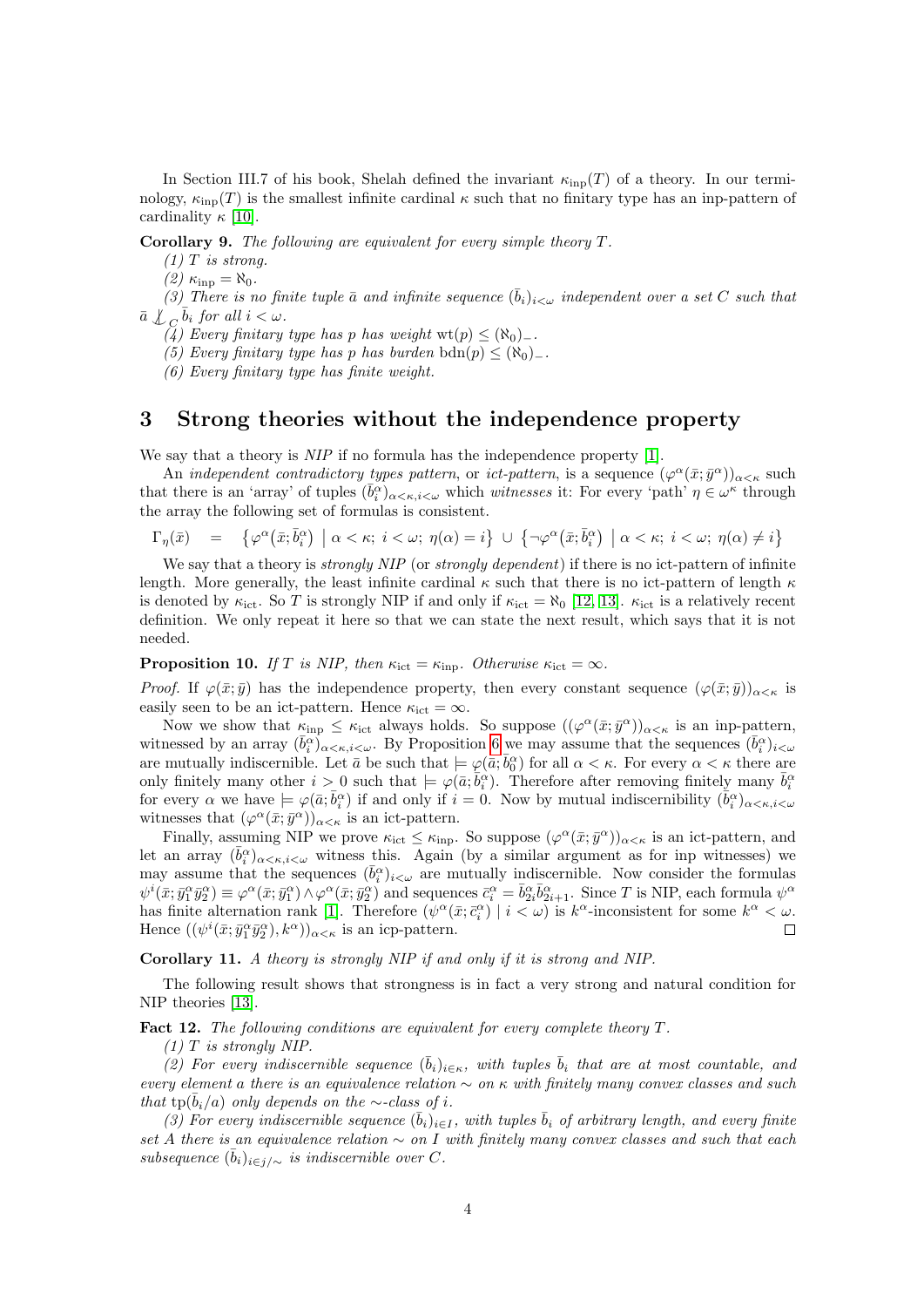#### 4 Unbounded burden and the two tree properties

Recall that a formula  $\varphi(\bar{x}; \bar{y})$  has the *tree property* (with respect to  $k < \omega$ ) if there is a tree of tuples  $(\bar{b}_{\nu})_{\nu\in\omega<\omega}$  such that for every  $\eta\in\omega^{\omega}$  the path  $\{\varphi(\bar{x};\bar{b}_{\eta\restriction\ell})\mid \ell<\omega\}$  is consistent, but at every node  $\nu \in \omega^{\leq \omega}$  the branching is k-inconsistent, i.e., the system  $\{\varphi(\bar{x}; \bar{b}_{\nu i}) \mid i \lt \omega\}$  is k-inconsistent [\[11\]](#page-7-7).

A formula  $\varphi(\bar{x}; \bar{y})$  has the tree property of the second kind (TP<sub>2</sub>) if there is an array of tuples  $(\bar{b}_i^{\alpha})_{\alpha,i\leq \omega}$  such that the system  $\{\varphi(\bar{x}; \bar{b}_i^{\alpha}) \mid i \leq \omega\}$  is 2-inconsistent for all  $\alpha < \omega$ , but for every function  $\eta \in \omega^{\omega}$  the set  $\{\varphi(\bar{x}; \bar{b}^{\alpha}_{\eta(\alpha)} \mid \alpha < \omega\}$  is consistent [\[11\]](#page-7-7). (In other words,  $\varphi(\bar{x}; \bar{y})$  has the tree property of the second kind if there is a tree  $(\bar{b}_{\nu})_{\nu\in\omega}<sup>\omega</sup>$  witnessing that it has the tree property with respect to 2 and such that every non-root node  $\bar{b}_{\nu}$  only depends on the length  $\alpha = |\nu|$  and the last element  $i = \nu(|\nu| - 1)$ .) One could say that strongness is related to not having the tree property of the second kind as supersimplicity is to simplicity. It is easy to see that the tree property of the second kind implies the independence property as well as the tree property.

<span id="page-4-0"></span>Proposition 13. The following conditions are equivalent for every complete theory.

(1) There is a type of burden  $\infty$ .

(2) There is a finitary type of burden  $\infty$ .

(3) There are a formula  $\varphi(\bar{x}; \bar{y})$ , tuples  $(\bar{b}_i^{\alpha})_{\alpha, i < \omega}$  and a number  $k < \omega$  such that each system  $\{\varphi(\bar{x};\bar{b}^{\alpha}_i) \mid i < \omega\}$  is k-inconsistent, but for every function  $\eta \in \omega^{\omega}$  the set  $\{\varphi(\bar{x};\bar{b}^{\alpha}_{\eta(\alpha)}) \mid \alpha < \omega\}$  is consistent.

(4) There is a formula  $\varphi(\bar{x}; \bar{y})$  which has the tree property of the second kind.

(5) There are a formula  $\varphi(\bar{x}; \bar{y})$  and tuples  $(\bar{b}_i^{\alpha})_{\alpha, i \leq \omega}$  such that each system  $\{\varphi(\bar{x}; \bar{b}_i^{\alpha}) \mid i \leq \omega\}$  is 2-inconsistent, for every function  $\eta \in \omega^\omega$  the set  $\{\varphi(\bar{x};\bar{b}^{\alpha})_{\eta(\alpha)} \mid \alpha < \omega\}$  is consistent, the sequences  $(\bar{b}_i^{\alpha})_{i<\omega}$  are mutually indiscernible, and the sequence  $(\bar{b}_{<\omega}^{\alpha})_{\alpha<\omega}$  is indiscernible.

*Proof.* Clearly  $(5) \Rightarrow (4) \Rightarrow (3) \Rightarrow (2) \Rightarrow (1)$ , so it suffices to show that  $(1)$  implies  $(5)$ . Let  $p(\bar{x})$ be a type of burden  $\infty$ , let  $\kappa$  be a very large cardinal. Among the pairs  $(\varphi^{\alpha}, k^{\alpha})$  in an inp-pattern  $((\varphi^{\alpha}, k^{\alpha}))_{\alpha<\kappa}$  for p, at least one must occur infinitely often. Let us choose such a pair  $(\varphi, k)$ . Therefore there are tuples  $(\bar{b}_i^{\alpha})_{\alpha,i<\omega}$  such that each system  $\{\varphi(\bar{x}; \bar{b}_i^{\alpha}) \mid i<\omega\}$  is k-inconsistent and for every function  $\eta \in \omega^{\omega}$  the set  $\{\varphi(\bar{x}; \bar{b}^{\alpha})_{\eta(\alpha)} \mid \alpha < \omega\}$  is consistent. By compactness we can find such tuples  $(\bar{b}_i^{\alpha})_{\alpha<\kappa,i<\omega}$  for every cardinal  $\kappa$ . We already know how to make the sequences  $(\bar{b}_i^{\alpha})_{i<\omega}$ mutually indiscernible. If  $\kappa$  is big enough, we can, moreover, extract from  $(\bar{b}_{\langle\omega\rangle})_{\alpha<\kappa}$  a sequence of indiscernibles. The only remaining problem is to get from k-inconsistency to 2-inconsistency.

Suppose  $k$  is minimal such that a formula and a configuration of this kind exist. We need to show that  $k = 2$ . If the system  $\{\varphi(\bar{x}; \bar{b}_0^{\alpha}), \varphi(\bar{x}; \bar{b}_1^{\alpha}) \mid \alpha < \omega\}$  is consistent, then we can replace  $\varphi(\bar{x}; \bar{y})$  by the formula  $\varphi(\bar{x}; \bar{y}_0) \wedge \varphi(\bar{x}; \bar{y}_1)$  and the tuples  $\bar{b}_i^{\alpha}$  by  $\bar{b}_2^{\alpha} \bar{b}_{2i+1}^{\alpha}$ . Otherwise already  $\{\varphi(\bar{x};\bar{b}_0^\alpha),\varphi(\bar{x};\bar{b}_1^\alpha)\mid \alpha < n\}$  is inconsistent for some  $n < \omega$ . In this case we can replace  $\varphi(\bar{x};\bar{y})$  by the formula  $\varphi(\bar{x}; \bar{y}^0) \wedge \cdots \wedge \varphi(\bar{x}; \bar{y}^{n-1})$  and the tuples  $\bar{b}_i^{\alpha}$  by  $\bar{b}_i^{n\alpha} \bar{b}_i^{n\alpha+1} \dots \bar{b}_i^{n\alpha+n-1}$ . In the first case we get  $\lfloor k/2 \rfloor$ -inconsistency, in the second we get 2-inconsistency.  $\Box$ 

A formula  $\varphi(\bar{x}; \bar{y})$  has the *tree property of the first kind (TP<sub>1</sub>)* if there is a tree of parameters  $(\bar{b}_{\eta})_{\eta \in \omega}$  such that each of the sets  $\{\varphi(\bar{x}; \bar{b}_{\eta \upharpoonright n}) \mid n < \omega\}$  representing a path  $\eta \in \omega^{\omega}$  through the tree is consistent, while for any two incomparable nodes  $\eta, \eta' \in \omega^{\leq \omega}$  the formulas  $\varphi(\bar{x}; \bar{b}_{\eta})$ and  $\varphi(\bar{x}; \bar{b}_{\eta'})$  are inconsistent [\[11\]](#page-7-7).  $\varphi(\bar{x}; \bar{y})$  has the *strong order property SOP*<sub>2</sub> if there is a tree of parameters  $(\bar{b}_{\eta})_{\eta \in 2<\omega}$  such that each of the sets  $\{\varphi(\bar{x}; \bar{b}_{\eta \upharpoonright n}) \mid n < \omega\}$  representing a path  $\eta \in 2^{\omega}$ through the tree is consistent, while for any two incomparable nodes  $\eta, \eta' \in 2^{\leq \omega}$  the formulas  $\varphi(\bar{x}; \bar{b}_\eta)$  and  $\varphi(\bar{x}; \bar{b}_{\eta'})$  are inconsistent [\[2,](#page-6-1) [14\]](#page-7-8). It is easy to see that a formula has the TP<sub>1</sub> if and only if it has the  $SOP_2$ , and that the strict order property implies  $SOP_2$ .

The following result is Theorem III.7.11 in Shelah's book [\[11,](#page-7-7) [10\]](#page-7-4).

**Theorem 14.** A theory has the tree property (i.e. is not simple) if and only if it has the tree property of the first kind or the tree property of the second kind.

*Proof.* If a formula has  $TP_1$  or  $TP_2$ , then it clearly has the tree property. For the converse, suppose that there is no formula with TP<sub>2</sub>, but we do have a formula  $\varphi(\bar{x}; \bar{y})$  which has the tree property with respect to  $k < \omega$ , witnessed by a tree of tuples  $(b_{\nu})_{\nu \in \omega \leq \omega}$  with the following properties.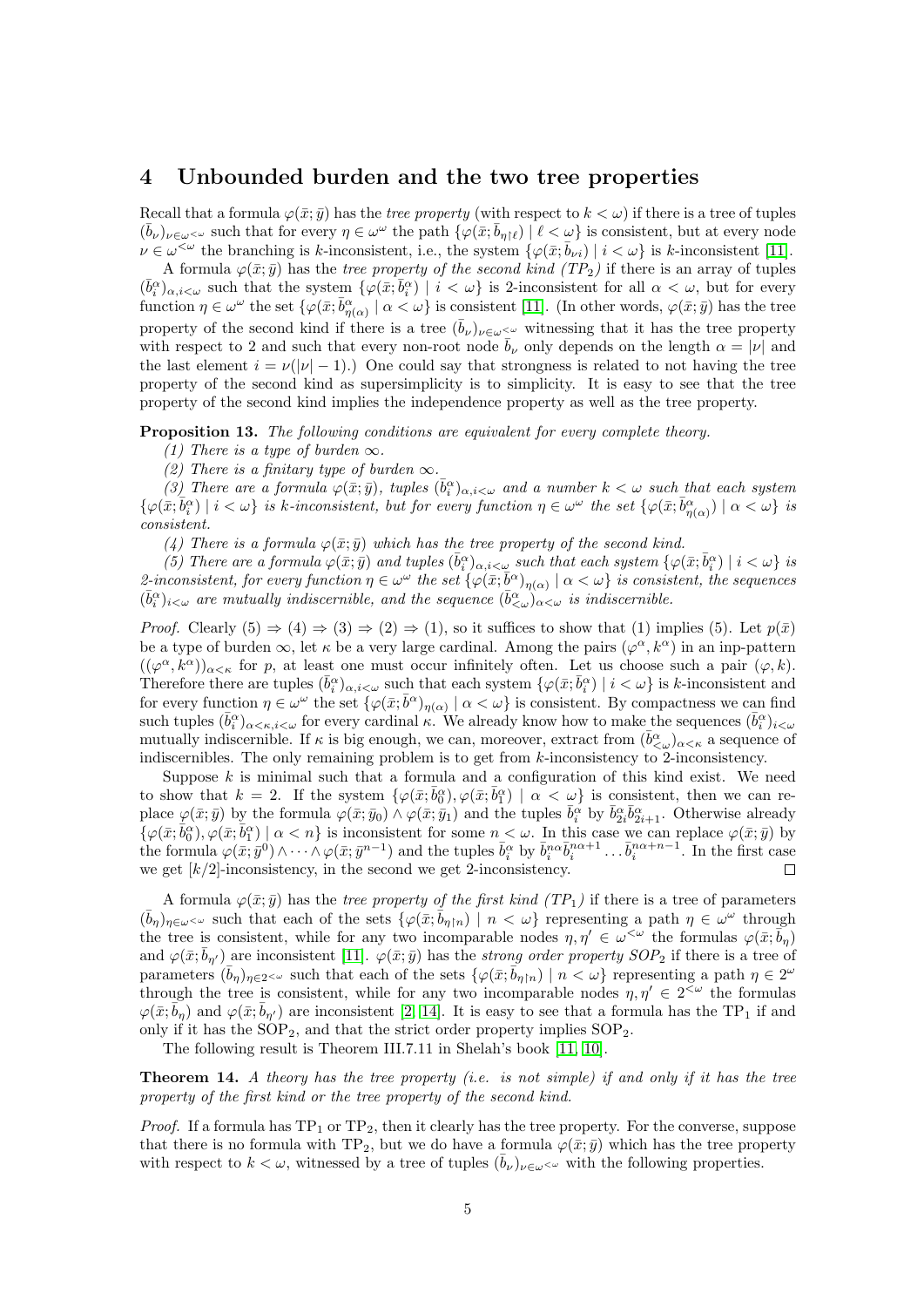(1) Every path  $\{\varphi(\bar{x}; \bar{b}_{\eta \restriction \ell}) \mid \ell < \omega\}$ , for  $\eta \in \omega^\omega$ , is consistent.

(2) Every branching  $\{\varphi(\bar{x}; \bar{b}_{\nu i}) \mid i \leq \omega\}$ , for  $\nu \in \omega^{\leq \omega}$ , is k-inconsistent.

We will prove that there is a formula which has  $TP_1$ . We first give a brief outline. It can be shown that we can find  $(\bar{b}_{\nu})_{\nu\in\omega^{\omega}}$  which satisfy, moreover, the following indiscernibility condition.

(3) The type  $tp(\vec{b}_{\nu_1} \ldots \vec{b}_{\nu_n})$  only depends on the quantifier-free type of  $\nu_1 \ldots \nu_n$  in the structure of all  $\nu \in \omega^{\leq \omega}$  which has the binary operation  $\nu \cap \mu = \nu \upharpoonright \ell$ , where  $\ell$  is maximal such that  $\nu \upharpoonright \ell = \mu \upharpoonright \ell$ , the relation  $\nu \lhd \mu$  which says that  $\nu$  is an initial sequence of  $\mu$ , the relation  $\nu \lhd \mu$  which says that ν comes before μ in the lexicographic order, and the relation  $\nu < \mu$  which says that  $|\nu| < |\mu|$ .

Now if T does not have the tree property of the second kind, then there are other  $\varphi$ ,  $(\bar{b}_{\nu})$  which satisfy  $(1)$ – $(3)$  and also the following condition.

(4) If  $\nu \in \omega^{\leq \omega}$ ,  $\eta \in \omega^{\omega}$  and  $\nu \nless \eta$ , then  $\{\varphi(\bar{x}; \bar{b}_{\nu})\} \cup \{\varphi(\bar{x}; \bar{b}_{\nu i} \mid i \leq \omega\})$  is inconsistent.

By another change of  $\varphi$ ,  $(\bar{b}_{\nu})$ , we can make sure that in addition to (1)–(4) we also have the following condition.

(5) If  $\nu, \mu \in \omega^{\langle \omega \rangle}, \nu \nless \mu$  and  $\mu \nless \nu$ , then  $\varphi(\bar{x}; \bar{b}_{\nu})$  and  $\varphi(\bar{x}; \bar{b}_{\mu})$  are inconsistent.

At this stage we have found a formula which, by (1) and (5), satisfies the tree property of the first kind. Now we explain how to get  $(3)$ ,  $(4)$  and  $(5)$ .

How to get (3): LOOK IT UP!

How to get (4): First we consider the set  $\{\varphi(\bar{x}; \bar{b}_1), \varphi(\bar{x}; \bar{b}_{01}), \varphi(\bar{x}; \bar{b}_{001}), \varphi(\bar{x}; \bar{b}_{0001}), \dots\}$ . If it is consistent, then by (3) for all functions  $\eta \in \omega^{\omega}$  the set  $\{\varphi(\bar{x}; \bar{b}_{0^{\ell}(\eta(\ell)+1)}) \mid \ell < \omega\}$  is consistent, and so  $(\bar{c}_i^{\ell})_{\ell,i\lt\omega}$  defined as  $\bar{c}_i^{\ell} = \bar{b}_{0^{\ell}(i+1)}$  witnesses that  $\varphi(\bar{x}; \bar{y})$  satisfies condition (3) of Proposition [13.](#page-4-0) Since  $\overline{T}$  does not have  $\overline{TP}_2$  this is impossible.

Thus  $\{\varphi(\bar{x}; \bar{b}_1), \varphi(\bar{x}; \bar{b}_{01}), \varphi(\bar{x}; \bar{b}_{001}), \varphi(\bar{x}; \bar{b}_{0001}), \dots\}$  is inconsistent; on the other hand, by (1) the set  $\{\varphi(\bar{x}; \bar{b}_0), \varphi(\bar{x}; \bar{b}_{00}), \varphi(\bar{x}; \bar{b}_{000}), \varphi(\bar{x}; \bar{b}_{0000}), \dots\}$  is consistent. Therefore there is a maximal  $n < \omega$  such that the set

$$
\{\varphi(\bar{x}; \bar{b}_1), \varphi(\bar{x}; \bar{b}_{01}), \varphi(\bar{x}; \bar{b}_{001}), \ldots, \varphi(\bar{x}; \bar{b}_{0^{n-1}1})\} \cup \{\varphi(\bar{x}; \bar{b}_{0^n0}), \varphi(\bar{x}; \bar{b}_{0^{n+1}0}), \varphi(\bar{x}; \bar{b}_{0^{n+2}0}), \ldots\}
$$

is consistent. Let  $\psi(\bar{x}; \bar{c}) \equiv \varphi(\bar{x}; \bar{b}_1) \wedge \varphi(\bar{x}; \bar{b}_{01}) \wedge \varphi(\bar{x}; \bar{b}_{001}) \wedge \cdots \wedge \varphi(\bar{x}; \bar{b}_{0^{n-1}1})$ . We replace  $\varphi(\bar{x}; \bar{y})$ by  $\varphi'(\bar{x}; \bar{y}\bar{z}) \equiv \varphi(\bar{x}; \bar{y}) \wedge \psi(\bar{x}; \bar{z})$  and  $(\bar{b}_{\nu})_{\nu \in \omega < \omega}$  by  $(\bar{b}_{\nu}')_{\nu \in \omega < \omega}$ , where  $\bar{b}_{\nu}' = \bar{b}_{0^{n+1}\nu}\bar{c}$ . Clearly  $\varphi', (\bar{b}_{\nu}')$ still satisfy (2) and (3), where in (3) we have indiscernibility even over  $\bar{c}$ .  $\{\varphi'(\bar{x}; \bar{b}'_{0^{\ell}}) \mid \ell < \omega\}$  is consistent by choice of  $n$ . Therefore (1) holds by (3).

Moreover,  $\{\varphi'(\bar{x}; \bar{b}'_1)\} \cup \{\varphi'(\bar{x}; \bar{b}'_{00^\ell}) \mid \ell < \omega\}$  is inconsistent by the maximal choice of n. By (3), for any  $\nu \in \omega^{\leq \omega}$ ,  $\eta \in \omega^{\omega}$  such that  $\nu \nless \eta$  and  $\nu \prec \eta$  the set  $\{\varphi(\bar{x}; \bar{b}_{\nu})\} \cup \{\varphi(\bar{x}; \bar{b}_{\eta \upharpoonright \ell}) \mid |\nu| < \ell < \omega\}$ is inconsistent. Because of the condition  $\nu \prec \eta$  we have only 'half' of (4).

To get the other half, 'invert' the tree as follows. Let  $\omega^*$  be  $\omega$  with the opposite order. Build a tree  $(\bar{b}'_{\nu})_{\nu \in (\omega^*)^{\leq \omega}}$ , the finite subtrees of which have the same type as those of  $(\bar{b}_{\nu})_{\nu \in \omega^{\leq \omega}}$ . Then this new tree also satisfies  $(1)$ –(3), and it satisfies the 'second half' of (4), i.e. (4) under the condition  $\nu \succ n$ . Repeat the above process to get the 'first half' again. Since the 'second half' is preserved, the result satisfies (4).

How to get (5): It follows from (4) that for a number m the following to formulas are inconsistent.

$$
\varphi(\bar{x}; \bar{b}_0) \wedge \varphi(\bar{x}; \bar{b}_{10}) \wedge \varphi(\bar{x}; \bar{b}_{100}) \wedge \cdots \wedge \varphi(\bar{x}; \bar{b}_{10^m}) \n\varphi(\bar{x}; \bar{b}_1) \wedge \varphi(\bar{x}; \bar{b}_{00}) \wedge \varphi(\bar{x}; \bar{b}_{000}) \wedge \cdots \wedge \varphi(\bar{x}; \bar{b}_{00^m})
$$

(\*) Hence for  $\nu, \mu \in \omega^{\leq \omega}$ , if  $\nu \nless \mu$  and  $\mu \nless \nu$ , then the formula

$$
\varphi(\bar{x}; \bar{b}_{\nu}) \wedge \varphi(\bar{x}; \bar{b}_{\nu 0}) \wedge \cdots \wedge \varphi(\bar{x}; \bar{b}_{\nu 0^{2m-1}}) \quad \wedge \quad \varphi(\bar{x}; \bar{b}_{\mu}) \wedge \varphi(\bar{x}; \bar{b}_{\mu 0}) \wedge \cdots \wedge \varphi(\bar{x}; \bar{b}_{\mu 0^{2m-1}})
$$

is inconsistent.

For any  $\nu \in \omega^{\leq \omega}$  let  $\nu'$  be  $\nu$  with  $2m$  padding zeros after every entry of  $\nu$ , or formally  $\nu' = \nu(0)0^{2m}\nu(1)0^{2m}\ldots\nu(|\nu|-1)0^{2m}$ . We replace  $\varphi(\bar{x};\bar{y})$  by the formula  $\varphi'(\bar{x};\bar{y}_0\ldots\bar{y}_{2m-1})$  and  $\bar{b}_{\nu}$  by  $\bar{b}'_{\nu} = \bar{b}_{\nu'} \bar{b}_{\nu'0} \dots \bar{b}_{\nu'0^{2m-1}}$ . We still have (3), and due to the padding also (1). (5) easily follows from  $(*)$ . (2) and (4) follow from (5).  $\Box$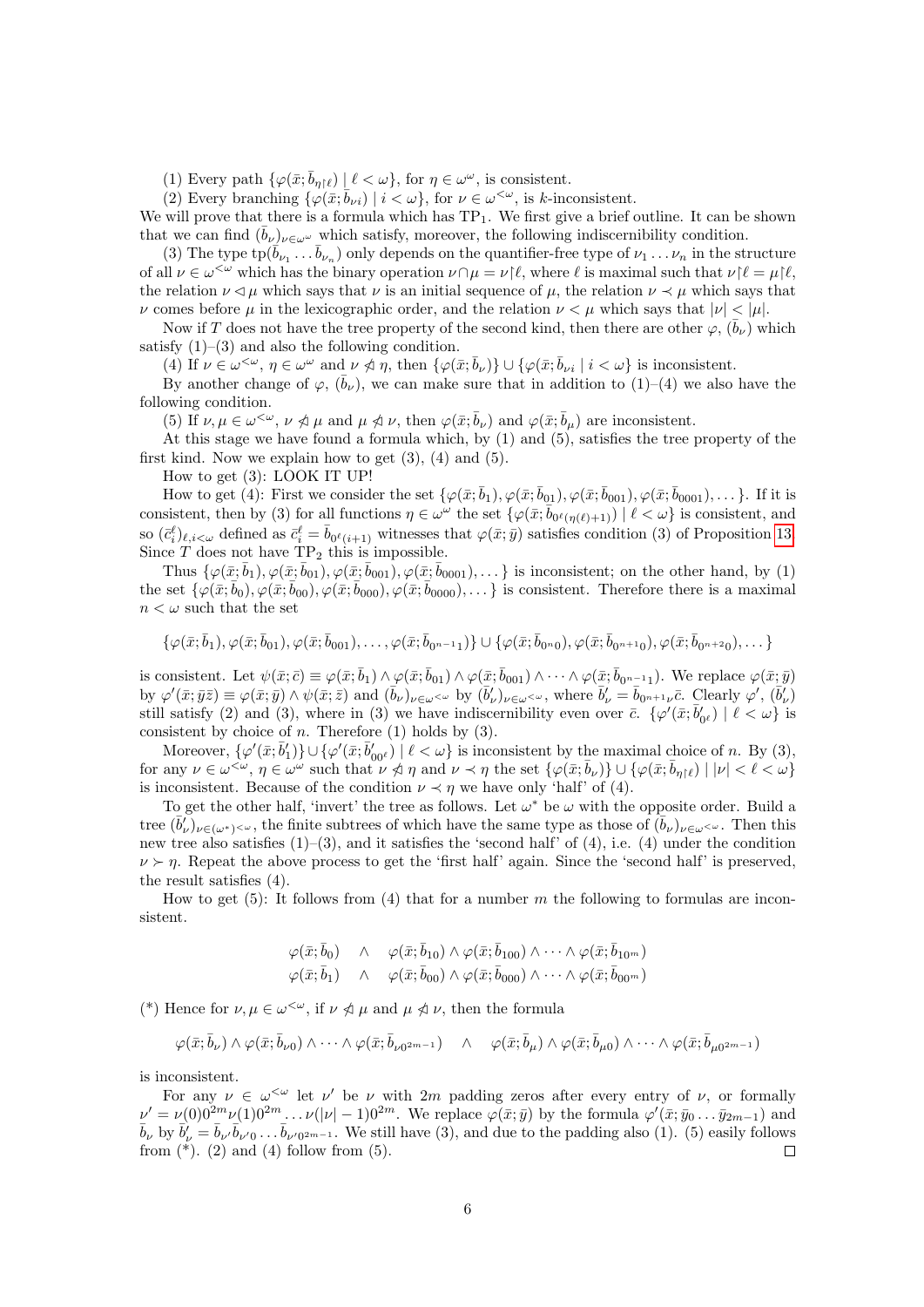

Figure 2: This lattice diagram visualises the classification of complete theories according to which of the properties covered in this paper they satisfy.

### 5 Conclusion

An *independent orders pattern* or *ird-pattern* is a sequence  $(\varphi^{\alpha}(\bar{x}; \bar{y}^{\alpha}))_{\alpha < \kappa}$  of formulas such that there is an array of tuples  $(\bar{b}_i^{\alpha})_{\alpha<\kappa,i<\omega}$  which witnesses it: For every path  $\eta\in\omega^{\kappa}$  the following set of formulas is consistent.

$$
\Gamma_\eta(\bar x) \quad = \quad \left\{ \varphi^\alpha\big(\bar x;\bar b^\alpha_i\big) \; \left| \; \alpha<\kappa; \; i<\omega; \; i<\eta(\alpha) \right. \right\} \; \cup \; \left\{ \neg \varphi^\alpha\big(\bar x;\bar b^\alpha_i\big) \; \left| \; \alpha<\kappa; \; i<\omega; \; i\geq \eta(\alpha) \right. \right\}
$$

The smallest infinite cardinal  $\kappa$  such that there is no ird-pattern of cardinality  $\kappa$  is denoted by  $\kappa_{\text{ird}}(T)$ . It is easy to see that  $\kappa_{\text{ird}}(T) = \infty$  if and only if T has the independence property. Also in stable theories there is not even an ird-pattern of length one, so  $\kappa_{\text{ird}}(T) = \aleph_0$ . Moreover, if  $(\varphi^{\alpha}(\bar{x}; \bar{y}^{\alpha})_{\alpha<\kappa}$  is an ird-pattern, then clearly  $(\varphi^{\alpha}(\bar{x}; \bar{y}^{\alpha}) \wedge \neg \varphi^{\alpha}(\bar{x}; \bar{y}^{\alpha})_{\alpha<\kappa}$  is an ict-pattern. Therefore  $\kappa_{\text{ird}} \leq \kappa_{\text{ict}}$ . A theory is called multi-order if  $\kappa_{\text{ird}} > \aleph_0$  and non-multi-order if  $\kappa_{\text{ird}} = \aleph_0$ .

Non-multi-order theories are interesting because under certain set-theoretic assumptions (negating the continuum hypothesis) countable NIP theories that are non-multi-order have strictly less types than those which are multi-order [\[10\]](#page-7-4). Since  $\kappa_{\text{ird}} \leq \kappa_{\text{ict}}$ , strongly dependent theories are non-multi-order.

In closing, I should mention the draft paper by Alf Onshuus and Alex Usvyatsov which inspired me to writing the present paper [\[6\]](#page-7-9). In Section 3 of his paper on strongly dependent theories, Shelah explores possibilities to define a rank for strongly NIP theories. In fact, he defines ranks dp-rk $_{\bar{\Delta},\ell}$  for  $\ell' = 1, 2, 3, 4, 5, 6, 8, 9, 11, 12$  (but not 7,10)', and a few pages later also for  $\ell \in \{14, 15, 17, 18\}'$  [\[13\]](#page-7-6). Fortunately, the question whether these ranks are always  $\leq 1$  in the case of 1-types seems to be related to a very simple property, and so Onshuus and Usvyatsov can start from the following straightforward definition.

A theory is *dp-minimal* if there is no ict-pattern  $(\varphi^{\alpha}(x, \bar{y}^{\alpha}))_{\alpha < 2}$  of length 2, where x is a single variable. In other words, dp-minimality means that T is NIP and every 1-type  $p(x)$  has burden  $bdn(p) \leq 1$ . It is not hard to check that in a simple theory  $bdn(p) = 1$  implies that p is regular [PROVE]. Superstable theories of U-rank 1 and o-minimal theories are dp-minimal, but also an artificial example of a stable non-superstable theory. [SHOW: dp-minimality is preserved under 1-minimal expansions.]

#### References

- <span id="page-6-0"></span>[1] H. Adler, Introduction to theories without the independence property, submitted.
- <span id="page-6-1"></span>[2] M. Džamonja and S. Shelah, On  $\triangleleft^*$ -maximality, Ann. Pure Appl. Logic 125 (2004) 119–158.